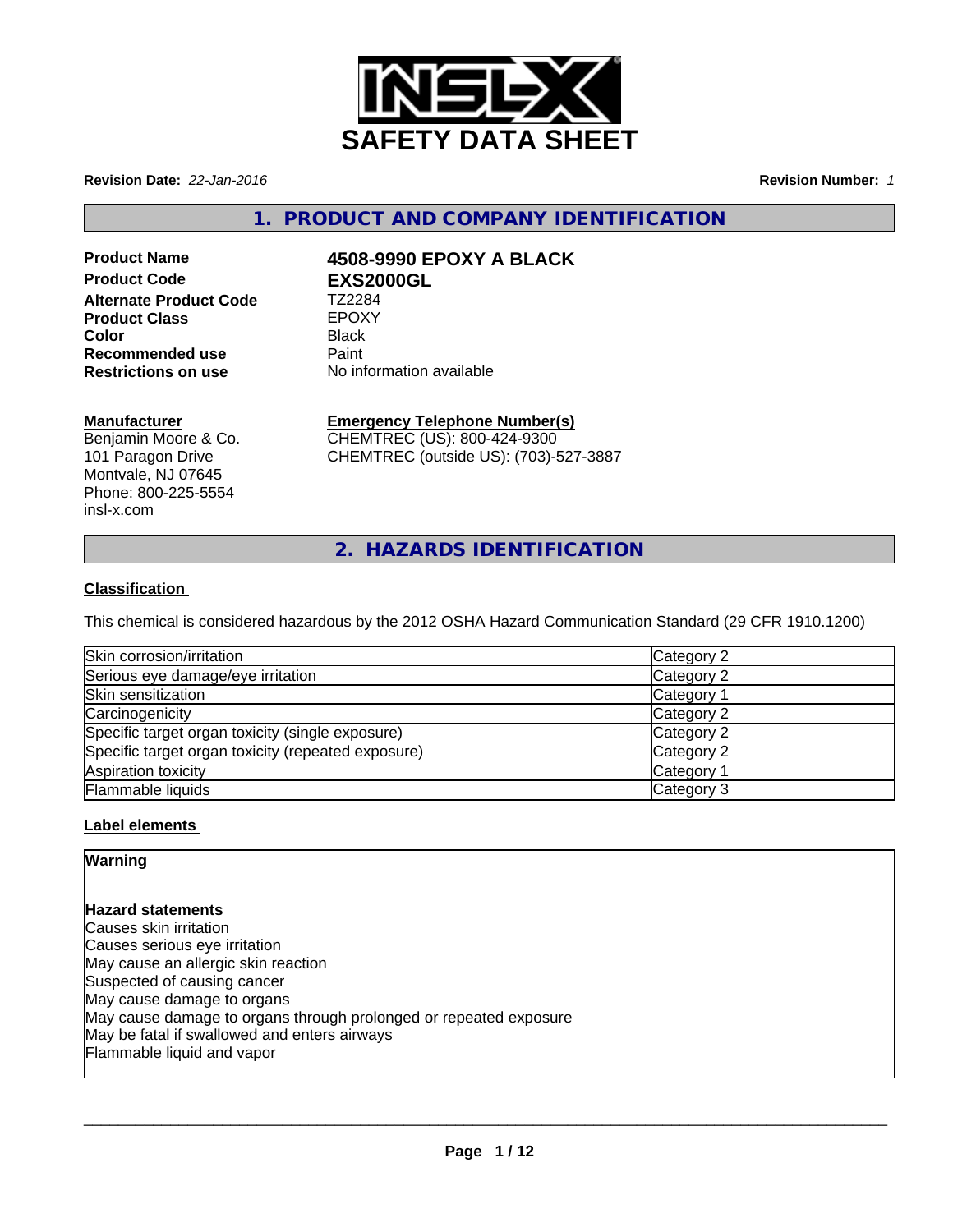

**Appearance** liquid **Odor** solvent

# **Precautionary Statements - Prevention**

Obtain special instructions before use

Do not handle until all safety precautions have been read and understood

Use personal protective equipment as required

Wash face, hands and any exposed skin thoroughly after handling

Contaminated work clothing should not be allowed out of the workplace

Do not breathe dust/fume/mist/vapors/spray

Do not eat, drink or smoke when using this product

Keep away from heat/sparks/open flames/hot surfaces, no smoking

Keep container tightly closed

Ground/bond container and receiving equipment

Use explosion-proof electrical/ventilating/lighting/equipment

Use only non-sparking tools

Take precautionary measures against static discharge

Wear protective gloves/protective clothing/eye protection/face protection

# **Precautionary Statements - Response**

If exposed or concerned get medical attention

# **Eyes**

If in eyes rinse cautiously with water for several minutes. Remove contact lenses, if present and easy to do. Continue rinsing

If eye irritation persists get medical attention

# **Skin**

If skin irritation or rash occurs get medical attention

If on skin (or hair) take off immediately all contaminated clothing. Rinse skin with water

Wash contaminated clothing before reuse

# **Ingestion**

If swallowed immediately call a POISON CENTER or physician

Do NOT induce vomiting

#### **Fire**

In case of fire use CO2, dry chemical, or foam for extinction

#### **Precautionary Statements - Storage**

Store locked up Store in a well-ventilated place. Keep cool

# **Precautionary Statements - Disposal**

Dispose of contents/container to an approved waste disposal plant

# **Hazards not otherwise classified (HNOC)**

Not Applicable

**Other information**

No information available

#### **Other hazards**

**IMPORTANT:** Designed to be mixed with other components. Mixture will have hazards of all components. Before opening packages, read all warning labels. Follow all precautions.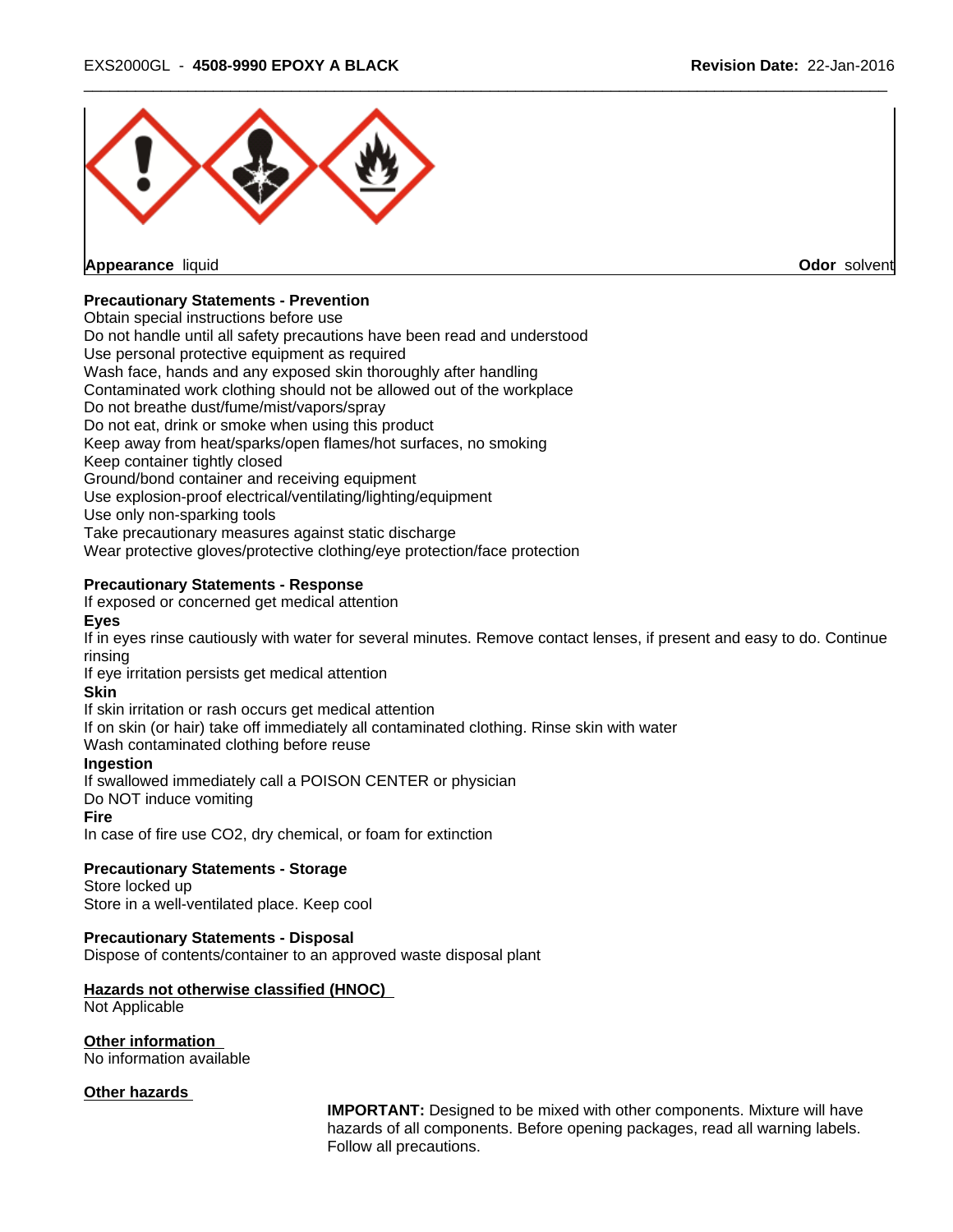# **3. COMPOSITION INFORMATION ON COMPONENTS**

| <b>Chemical Name</b>                       | <b>CAS-No</b>  | Weight % (max) |
|--------------------------------------------|----------------|----------------|
| Kaolin                                     | 1332-58-7      | 25             |
| Benzyl alcohol                             | $100 - 51 - 6$ | 15             |
| Xvlene                                     | 1330-20-7      | 10             |
| Propylene glycol monomethyl ether          | 107-98-2       | 10             |
| Solvent naphtha, petroleum, light aromatic | 64742-95-6     |                |
| Propylene glycol monomethyl ether acetate  | 108-65-6       |                |
| Ethyl benzene                              | $100 - 41 - 4$ |                |
| 1,2,4-Trimethylbenzene                     | 95-63-6        |                |
| Triethylenetetramine                       | $112 - 24 - 3$ |                |
| Carbon black                               | 1333-86-4      |                |
| Titanium dioxide                           | 13463-67-7     | 0.5            |

# **4. FIRST AID MEASURES**

#### **First aid measures**

| <b>General Advice</b>                            | If symptoms persist, call a physician. Show this safety data sheet to the doctor in<br>attendance.                                                                                                                      |
|--------------------------------------------------|-------------------------------------------------------------------------------------------------------------------------------------------------------------------------------------------------------------------------|
| <b>Eye Contact</b>                               | Immediately flush with plenty of water. After initial flushing, remove any contact<br>lenses and continue flushing for at least 15 minutes. Keep eye wide open while<br>rinsing. If symptoms persist, call a physician. |
| <b>Skin Contact</b>                              | Wash off immediately with soap and plenty of water removing all contaminated<br>clothes and shoes. If skin irritation persists, call a physician.                                                                       |
| <b>Inhalation</b>                                | Move to fresh air. If symptoms persist, call a physician.<br>If not breathing, give artificial respiration. Call a physician immediately.                                                                               |
| Ingestion                                        | Clean mouth with water and afterwards drink plenty of water. Do not induce<br>vomiting without medical advice. Never give anything by mouth to an unconscious<br>person. Consult a physician.                           |
| <b>Protection Of First-Aiders</b>                | Use personal protective equipment.                                                                                                                                                                                      |
| <b>Most Important</b><br><b>Symptoms/Effects</b> | No information available.                                                                                                                                                                                               |
| <b>Notes To Physician</b>                        | Treat symptomatically.                                                                                                                                                                                                  |

**5. FIRE-FIGHTING MEASURES**

| <b>Flammable Properties</b>                                            | Vapors may travel considerable distance to a source of<br>ignition and flash back. Vapors may cause flash fire.                          |
|------------------------------------------------------------------------|------------------------------------------------------------------------------------------------------------------------------------------|
| <b>Suitable Extinguishing Media</b>                                    | Foam, dry powder or water. Use extinguishing measures<br>that are appropriate to local circumstances and the<br>surrounding environment. |
| <b>Protective Equipment And Precautions For</b><br><b>Firefighters</b> | As in any fire, wear self-contained breathing apparatus<br>pressure-demand, MSHA/NIOSH (approved or equivalent)                          |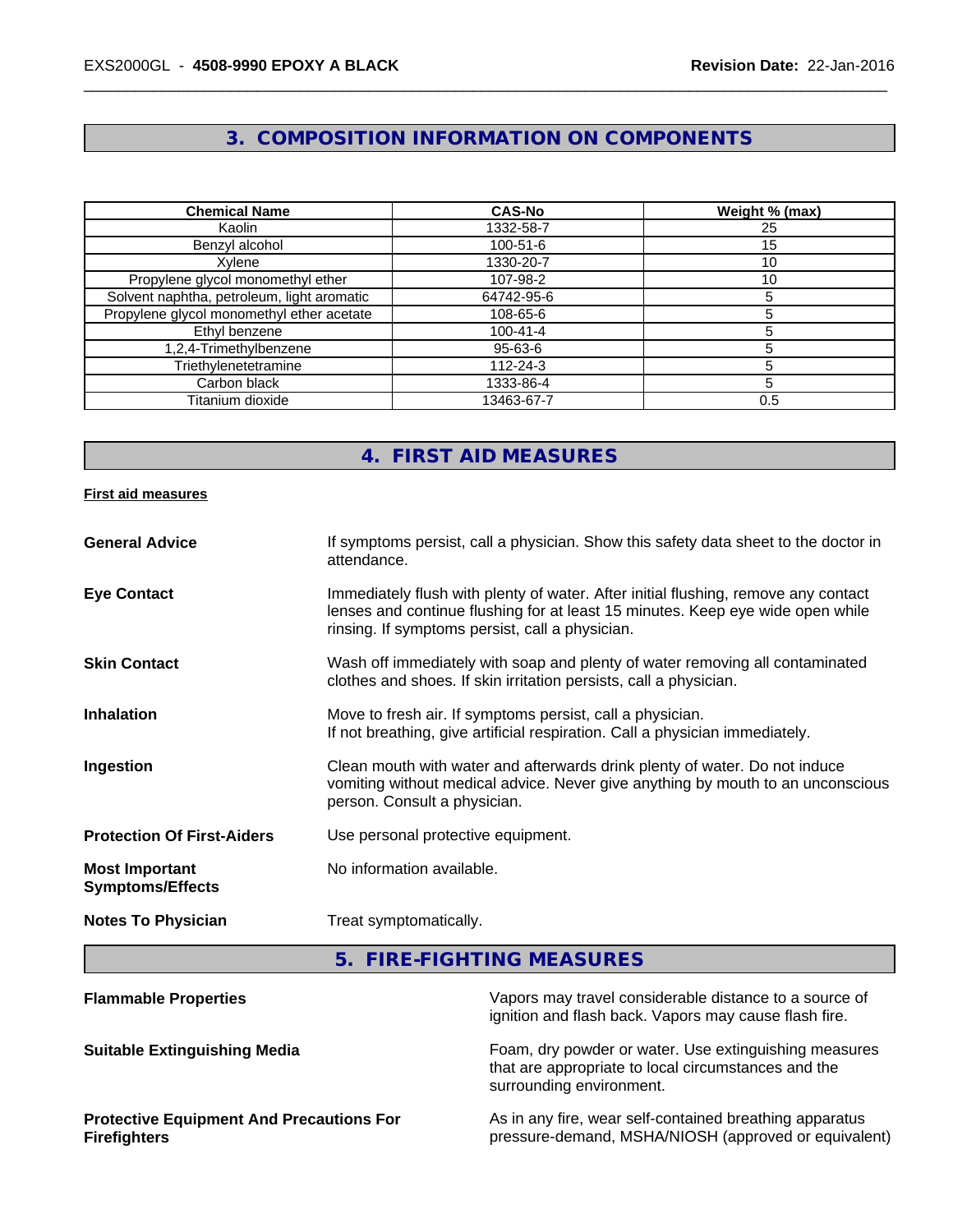|                                                                                              | and full protective gear.                                                                                                                                                                                                                                                                      |  |
|----------------------------------------------------------------------------------------------|------------------------------------------------------------------------------------------------------------------------------------------------------------------------------------------------------------------------------------------------------------------------------------------------|--|
| <b>Hazardous Combustion Products</b>                                                         | Burning may result in carbon dioxide, carbon monoxide<br>and other combustion products of varying composition<br>which may be toxic and/or irritating.                                                                                                                                         |  |
| <b>Specific Hazards Arising From The Chemical</b>                                            | Flammable. Flash back possible over considerable<br>distance. Keep product and empty container away from<br>heat and sources of ignition. Closed containers may<br>rupture if exposed to fire or extreme heat. Thermal<br>decomposition can lead to release of irritating gases and<br>vapors. |  |
| <b>Sensitivity To Mechanical Impact</b>                                                      | No                                                                                                                                                                                                                                                                                             |  |
| <b>Sensitivity To Static Discharge</b>                                                       | Yes                                                                                                                                                                                                                                                                                            |  |
| <b>Flash Point Data</b><br>Flash Point (°F)<br>Flash Point (°C)<br><b>Flash Point Method</b> | 80<br>27<br><b>PMCC</b>                                                                                                                                                                                                                                                                        |  |
| <b>Flammability Limits In Air</b>                                                            |                                                                                                                                                                                                                                                                                                |  |
| <b>Lower Explosion Limit</b><br><b>Upper Explosion Limit</b>                                 | Not available<br>Not available                                                                                                                                                                                                                                                                 |  |
| Health: 2<br><b>NFPA</b><br><b>Flammability: 3</b>                                           | <b>Instability: 0</b><br><b>Special: Not Applicable</b>                                                                                                                                                                                                                                        |  |

# **NFPA Legend**

#### 0 - Not Hazardous

- 1 Slightly
- 2 Moderate
- 3 High
- 4 Severe

*The ratings assigned are only suggested ratings, the contractor/employer has ultimate responsibilities for NFPA ratings where this system is used.*

*Additional information regarding the NFPA rating system is available from the National Fire Protection Agency (NFPA) at www.nfpa.org.*

# **6. ACCIDENTAL RELEASE MEASURES**

| <b>Personal Precautions</b>      | Remove all sources of ignition. Take precautions to prevent flashback. Ground<br>and bond all containers and handling equipment. Take precautionary measures<br>against static discharges. Ensure adequate ventilation. Avoid contact with skin,<br>eyes and clothing. Use personal protective equipment.  |
|----------------------------------|------------------------------------------------------------------------------------------------------------------------------------------------------------------------------------------------------------------------------------------------------------------------------------------------------------|
| <b>Other Information</b>         | Prevent further leakage or spillage if safe to do so. Do not allow material to<br>contaminate ground water system. Prevent product from entering drains. Do not<br>flush into surface water or sanitary sewer system. Local authorities should be<br>advised if significant spillages cannot be contained. |
| <b>Environmental Precautions</b> | See Section 12 for additional Ecological Information.                                                                                                                                                                                                                                                      |
| <b>Methods For Clean-Up</b>      | Dam up. Soak up with inert absorbent material. Use a non-sparking or explosion<br>proof means to transfer material to a sealed, appropriate container for disposal.<br>Clean contaminated surface thoroughly.                                                                                              |
|                                  | 7. HANDLING AND STORAGE                                                                                                                                                                                                                                                                                    |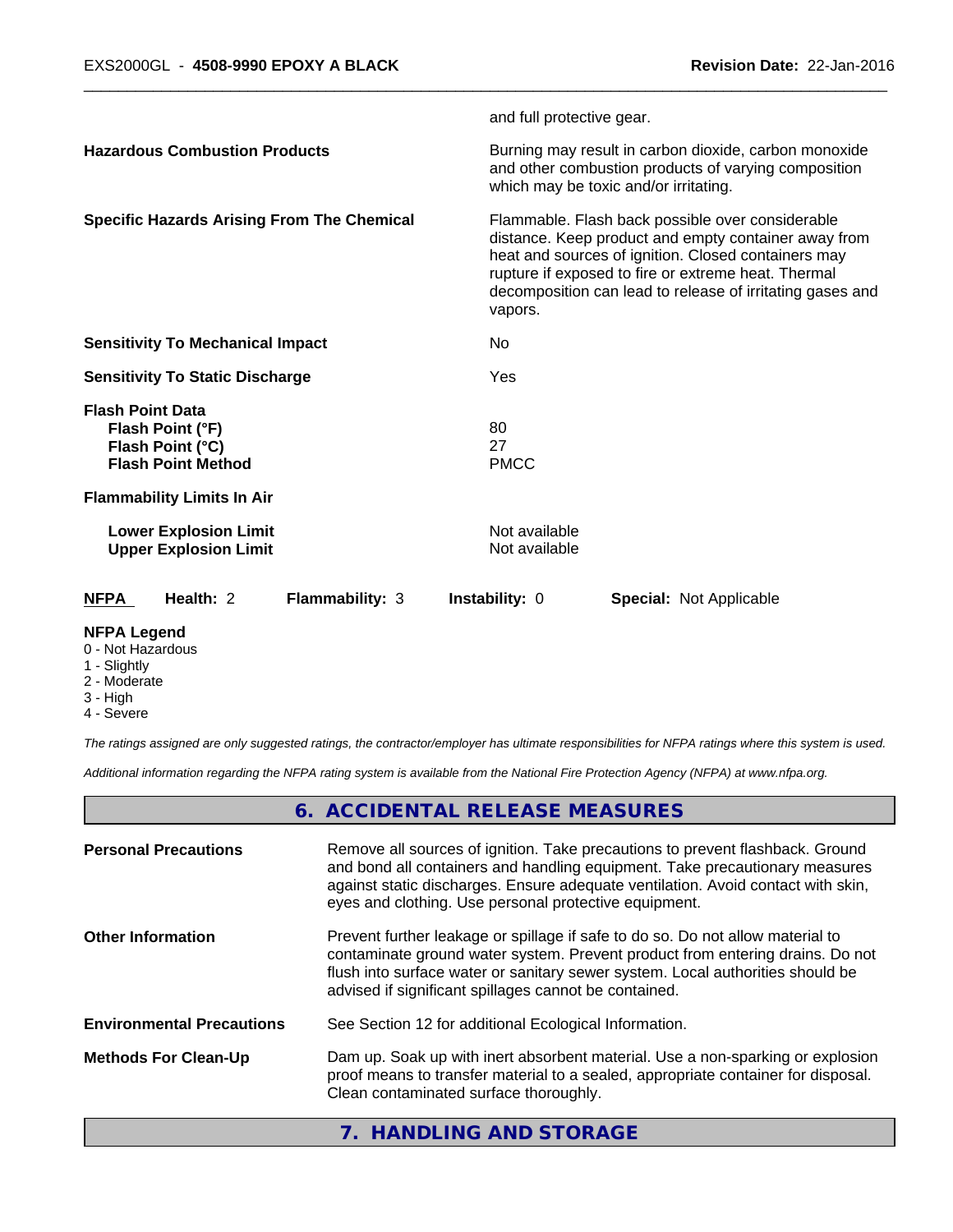| Handling                      | Avoid contact with skin, eyes and clothing. Wear personal protective equipment.<br>Do not breathe vapors or spray mist. Use only in ventilated areas. Prevent vapor<br>build-up by providing adequate ventilation during and after use.                                                                                                                                                                                                        |
|-------------------------------|------------------------------------------------------------------------------------------------------------------------------------------------------------------------------------------------------------------------------------------------------------------------------------------------------------------------------------------------------------------------------------------------------------------------------------------------|
|                               | Take precautionary measures against static discharges. To avoid ignition of<br>vapors by static electricity discharge, all metal parts of the equipment must be<br>grounded. Keep away from heat, sparks and flame. Do not smoke. Extinguish all<br>flames and pilot lights, and turn off stoves, heaters, electric motors and other<br>sources of ignition during use and until all vapors are gone. Ignition and/or flash<br>back may occur. |
| <b>Storage</b>                | Keep containers tightly closed in a dry, cool and well-ventilated place. Keep away<br>from heat. Keep away from open flames, hot surfaces and sources of ignition.<br>Keep in properly labeled containers. Keep out of the reach of children.                                                                                                                                                                                                  |
| <b>Incompatible Materials</b> | Incompatible with strong acids and bases and strong oxidizing agents.                                                                                                                                                                                                                                                                                                                                                                          |
|                               | Technical measures/Precautions Ensure adequate ventilation. Use only where airflow will keep vapors from building<br>up in or near the work area in adjoining rooms. Comply with all national, state, and<br>local codes pertaining to the storage, handling, dispensing and disposal of<br>flammable liquids.                                                                                                                                 |
|                               | Dissipate static electricity during transfer by grounding and bonding containers<br>and equipment before transferring material. All equipment should be non-sparking<br>and explosion proof. Use explosion proof electrical equipment for ventilation,<br>lighting and material handling.                                                                                                                                                      |

# **8. EXPOSURE CONTROLS / PERSONAL PROTECTION**

# **Exposure Limits**

| <b>Chemical Name</b>              | <b>ACGIH</b>                      | <b>OSHA</b>                                                  |
|-----------------------------------|-----------------------------------|--------------------------------------------------------------|
| Kaolin                            | 2 mg/m <sup>3</sup> - TWA         | 15 mg/m <sup>3</sup> - TWA total<br>$5 \text{ mg/m}^3$ - TWA |
| Xylene                            | 100 ppm $-$ TWA<br>150 ppm - STEL | 100 ppm - TWA<br>435 mg/m $3$ - TWA                          |
| Propylene glycol monomethyl ether | 100 ppm - TWA<br>150 ppm - STEL   | N/E                                                          |
| Ethyl benzene                     | 20 ppm - TWA                      | 100 ppm - TWA<br>435 mg/m <sup>3</sup> - TWA                 |
| Carbon black                      | $3.5 \text{ mg/m}^3$ - TWA        | $3.5 \text{ mg/m}^3$ - TWA                                   |
| Titanium dioxide                  | 10 mg/m $3$ - TWA                 | 15 mg/m $3$ - TWA                                            |

#### **Legend**

ACGIH - American Conference of Governmental Industrial Hygienists Exposure Limits OSHA - Occupational Safety & Health Administration Exposure Limits N/E - Not Established

# **Appropriate engineering**

# **controls**

**Engineering Measures** Ensure adequate ventilation, especially in confined areas.

#### **Personal Protective Equipment**

**Eye/Face Protection** Safety glasses with side-shields. **Skin Protection** Long sleeved clothing. Protective gloves. **Respiratory Protection** Use only with adequate ventilation. In operations where exposure limits are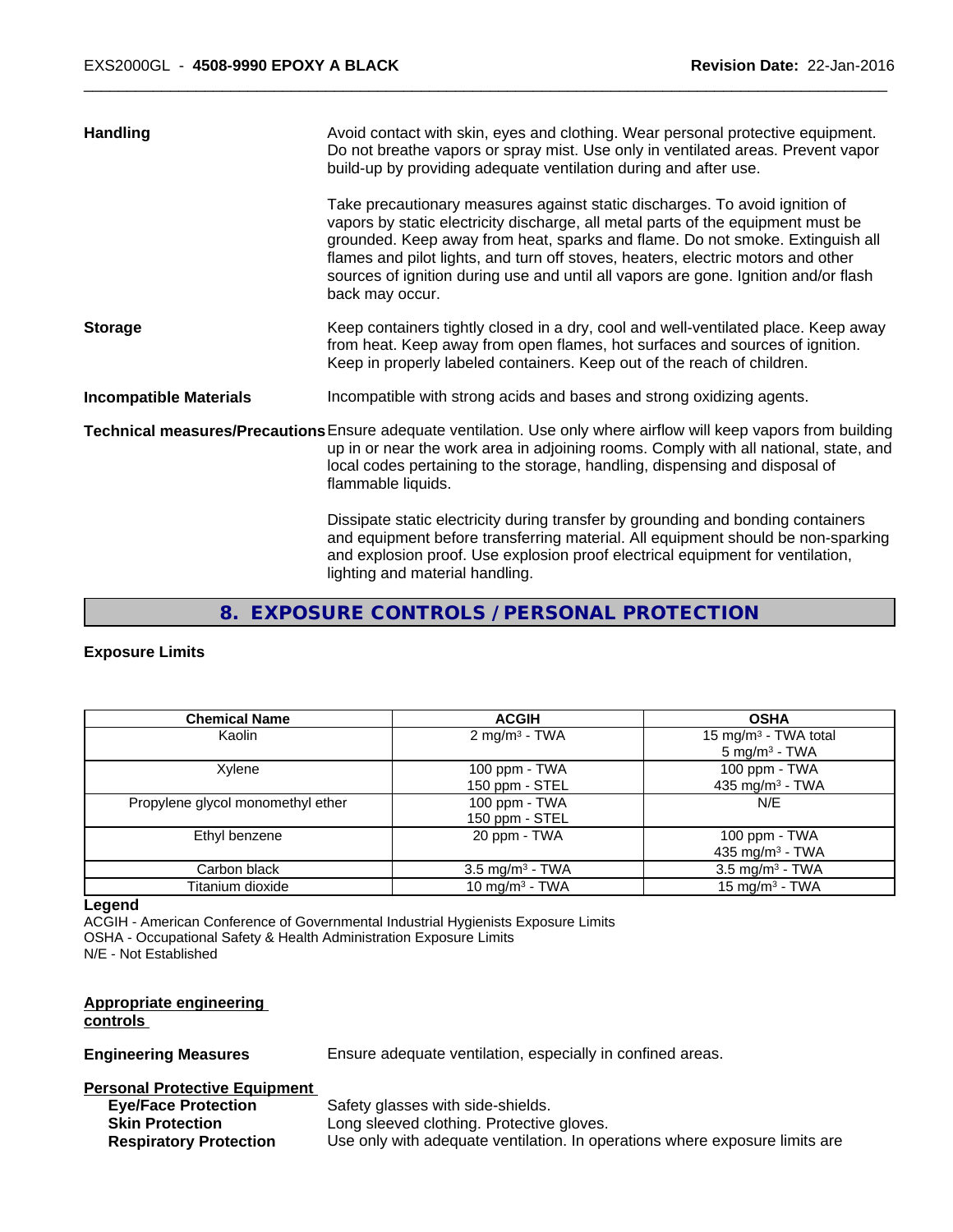exceeded, use a NIOSH approved respirator that has been selected by a technically qualified person for the specific work conditions. When spraying the product or applying in confined areas, wear a NIOSH approved respirator specified for paint spray or organic vapors.

**Hygiene Measures** Avoid contact with skin, eyes and clothing. Remove and wash contaminated clothing before re-use. Wash thoroughly after handling.

#### **9. PHYSICAL AND CHEMICAL PROPERTIES**

**Appearance** liquid **Odor** solvent **Odor Threshold No information available No information available Density (lbs/gal)** 9.55 - 9.65 **Specific Gravity** 1.14 - 1.16 **pH pH**  $\blacksquare$ **Viscosity (cps)** No information available **Solubility Note 2008 Note 2008 Note 2008 Note 2008 Note 2008 Note 2008 Note 2008 Note 2008 Note 2008 Note 2008 Note 2008 Note 2008 Note 2008 Note 2008 Note 2008 Note 2008 Note 2008 Note Water Solubility Mater Solubility**<br> **Evaporation Rate** Mate No information available **Vapor Pressure** No information available **Vapor Density Vapor Density No information available Wt. % Solids** 65 - 75<br> **Vol. % Solids** 65 - 75 **Vol. % Solids** 55 - 65 W<sub>t.</sub> % Volatiles **Vol. % Volatiles** 35 - 45 **VOC Regulatory Limit (g/L)** < 340 **Boiling Point (°F)** 248 **Boiling Point (°C)** 120 **Freezing Point (°F)** No information available **Freezing Point (°C)** No information available **Flash Point (°F)** 80 **Flash Point (°C)** 27 **Flash Point Method** PMCC **Flammability (solid, gas)** Not applicable **Upper Explosion Limit** Noinformation available **Lower Explosion Limit Contract Contract Contract Contract Contract Contract Contract Contract Contract Contract Contract Contract Contract Contract Contract Contract Contract Contract Contract Contract Contract Contract Autoignition Temperature (°F)** No information available **Autoignition Temperature (°C)** No information available **Decomposition Temperature (°F)** No information available **Decomposition Temperature (°C)** No information available **Partition Coefficient (n-octanol/water)** No information available

**Evaporation Rate** No information available

#### **10. STABILITY AND REACTIVITY**

| <b>Reactivity</b>             | No data available                                                                                                         |
|-------------------------------|---------------------------------------------------------------------------------------------------------------------------|
| <b>Chemical Stability</b>     | Stable under normal conditions. Hazardous polymerisation<br>does not occur.                                               |
| <b>Conditions To Avoid</b>    | Keep away from open flames, hot surfaces, static<br>electricity and sources of ignition. Sparks. Elevated<br>temperature. |
| <b>Incompatible Materials</b> | Incompatible with strong acids and bases and strong<br>oxidizing agents.                                                  |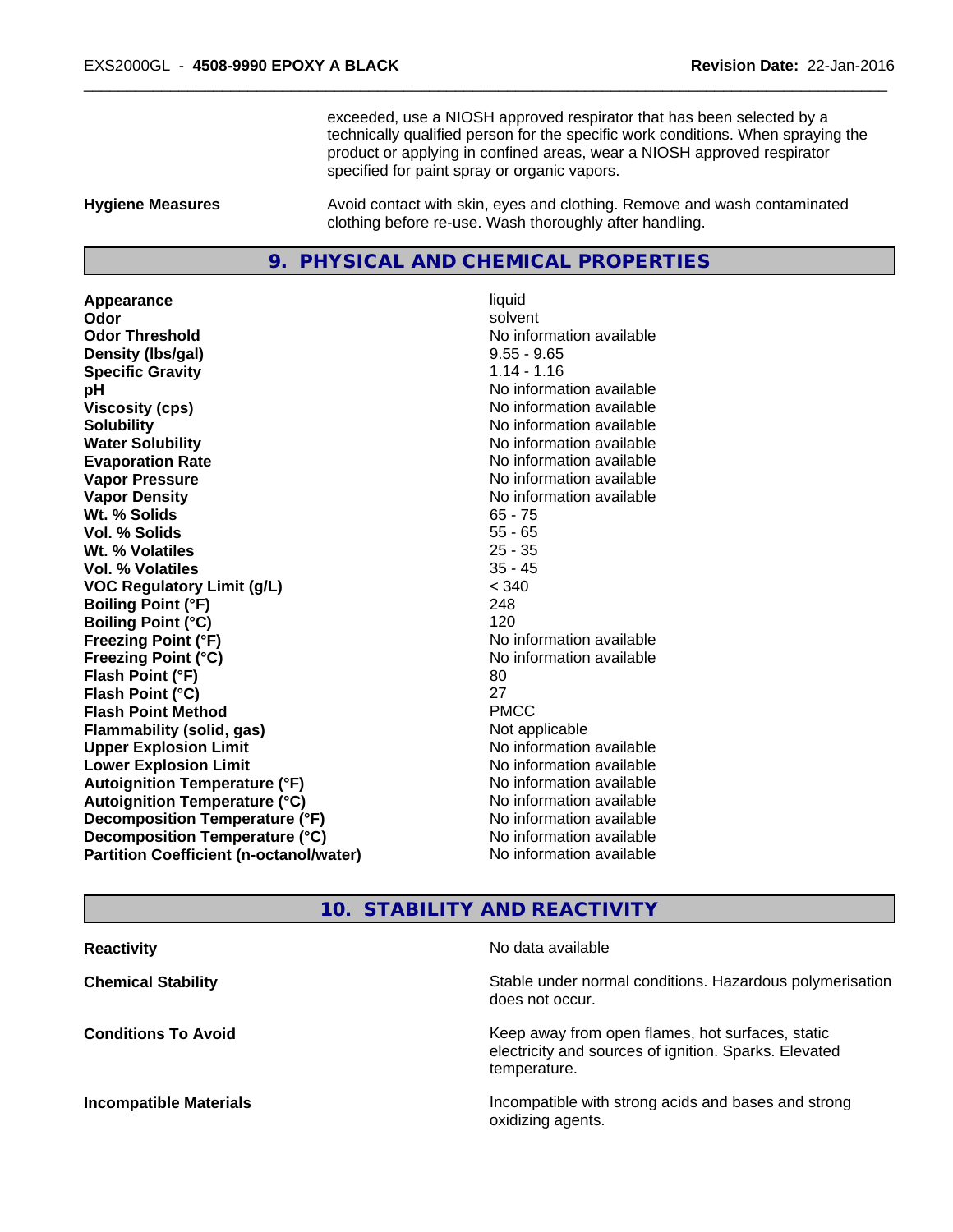| <b>Hazardous Decomposition Products</b><br><b>Possibility Of Hazardous Reactions</b> |                                                                                                                                                                                                               | Thermal decomposition can lead to release of irritating<br>gases and vapors.<br>None under normal conditions of use.                                                                                                                                |  |  |
|--------------------------------------------------------------------------------------|---------------------------------------------------------------------------------------------------------------------------------------------------------------------------------------------------------------|-----------------------------------------------------------------------------------------------------------------------------------------------------------------------------------------------------------------------------------------------------|--|--|
|                                                                                      |                                                                                                                                                                                                               |                                                                                                                                                                                                                                                     |  |  |
| <b>Product Information</b>                                                           |                                                                                                                                                                                                               |                                                                                                                                                                                                                                                     |  |  |
| Information on likely routes of exposure                                             |                                                                                                                                                                                                               |                                                                                                                                                                                                                                                     |  |  |
| <b>Principal Routes of Exposure</b>                                                  | Eye contact, skin contact and inhalation.                                                                                                                                                                     |                                                                                                                                                                                                                                                     |  |  |
| <b>Acute Toxicity</b>                                                                |                                                                                                                                                                                                               |                                                                                                                                                                                                                                                     |  |  |
| <b>Product Information</b>                                                           | Repeated or prolonged exposure to organic solvents may lead to permanent brain<br>and nervous system damage. Intentional misuse by deliberately concentrating and<br>inhaling vapors may be harmful or fatal. |                                                                                                                                                                                                                                                     |  |  |
| Information on toxicological effects                                                 |                                                                                                                                                                                                               |                                                                                                                                                                                                                                                     |  |  |
| <b>Symptoms</b>                                                                      | No information available                                                                                                                                                                                      |                                                                                                                                                                                                                                                     |  |  |
|                                                                                      |                                                                                                                                                                                                               | Delayed and immediate effects as well as chronic effects from short and long-term exposure                                                                                                                                                          |  |  |
| Eye contact<br><b>Skin contact</b>                                                   | Contact with eyes may cause irritation.                                                                                                                                                                       | May cause skin irritation and/or dermatitis. Prolonged skin contact may defat the                                                                                                                                                                   |  |  |
| Ingestion                                                                            | skin and produce dermatitis.<br>death.                                                                                                                                                                        | Harmful if swallowed. Ingestion may cause irritation to mucous membranes. Small<br>amounts of this product aspirated into the respiratory system during ingestion or<br>vomiting may cause mild to severe pulmonary injury, possibly progressing to |  |  |
| <b>Inhalation</b>                                                                    |                                                                                                                                                                                                               | Harmful by inhalation. High vapor / aerosol concentrations are irritating to the<br>eyes, nose, throat and lungs and may cause headaches, dizziness, drowsiness,<br>unconsciousness, and other central nervous system effects.                      |  |  |
| Sensitization:                                                                       | No information available                                                                                                                                                                                      |                                                                                                                                                                                                                                                     |  |  |
| <b>Neurological Effects</b>                                                          | No information available.                                                                                                                                                                                     |                                                                                                                                                                                                                                                     |  |  |
| <b>Mutagenic Effects</b>                                                             | No information available.                                                                                                                                                                                     |                                                                                                                                                                                                                                                     |  |  |
| <b>Reproductive Effects</b>                                                          | No information available.                                                                                                                                                                                     |                                                                                                                                                                                                                                                     |  |  |
| <b>Developmental Effects</b>                                                         | No information available.                                                                                                                                                                                     |                                                                                                                                                                                                                                                     |  |  |
| <b>Target Organ Effects</b><br><b>STOT - repeated exposure</b>                       | No information available.<br>Central nervous system (CNS).                                                                                                                                                    | Causes damage to organs through prolonged or repeated exposure if inhaled.                                                                                                                                                                          |  |  |
| <b>STOT - single exposure</b><br>Other adverse effects                               | No information available.                                                                                                                                                                                     | May cause disorder and damage to the. Respiratory system.                                                                                                                                                                                           |  |  |
| <b>Aspiration Hazard</b>                                                             |                                                                                                                                                                                                               | May be harmful if swallowed and enters airways. Small amounts of this product<br>aspirated into the respiratory system during ingestion or vomiting may cause mild<br>to severe pulmonary injury, possibly progressing to death.                    |  |  |
| <b>Numerical measures of toxicity</b>                                                |                                                                                                                                                                                                               |                                                                                                                                                                                                                                                     |  |  |
| The following values are calculated based on chapter 3.1 of the GHS document         |                                                                                                                                                                                                               |                                                                                                                                                                                                                                                     |  |  |

| ATEmix (oral)                 | 6549 mg/kg |
|-------------------------------|------------|
| <b>ATEmix (dermal)</b>        | 4942 mg/kg |
| ATEmix (inhalation-dust/mist) | 5.8 ma/L   |

**Acute Toxicity Component**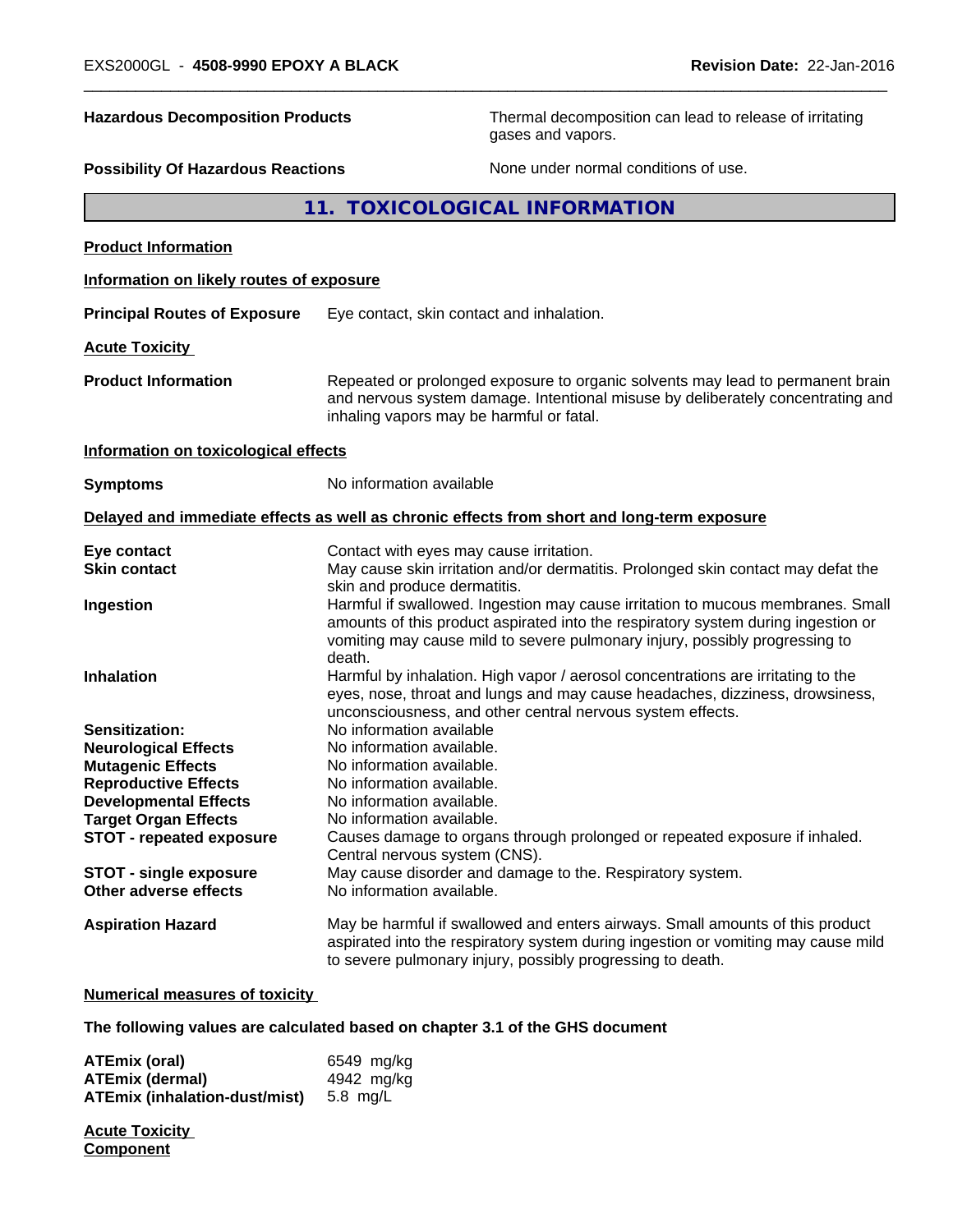Kaolin LD50 Oral: > 5000 mg/kg (Rat) Benzyl alcohol LD50 Oral: 1230-1660 mg/kg (Rat) LD50 Dermal: 2,000 mg/kg (Rabbit) LC50 Inhalation (Vapor): > 5,000 mg/m<sup>3</sup> (Rat) Xylene LD50 Oral: 4300 mg/kg (Rat) LD50 Dermal: > 1700 mg/kg (Rabbit) LC50 Inhalation (Vapor): 5000 ppm (Rat, 4 hr.) Propylene glycol monomethyl ether LD50 Oral: 6,600 mg/kg (Rat) LD50 Dermal: 13,000 mg/kg (Rabbit) LC50 Inhalation (Vapor): 10,000 ppm (Rat) Solvent naphtha, petroleum, light aromatic LD50 Oral: 8400 mg/kg (Rat) Propylene glycol monomethyl ether acetate LD50 Oral: 8532 mg/kg (Rat) LD50 Dermal: > 5000 mg/kg (Rabbit) LC50 Inhalation (Vapor): > 4345 ppm Ethyl benzene LD50 Oral: 3500 mg/kg (Rat) LD50 Dermal: > 5000 mg/kg (Rabbit) LC50 Inhalation (Vapor): 55000 mg/m<sup>3</sup> (Rat, 2 hr.) 1,2,4-Trimethylbenzene LD50 Oral: 5000 mg/kg (Rat) LC50 Inhalation (Vapor): 18000 mg/m<sup>3</sup> (Rat, 4 hr.) **Triethylenetetramine** LD50 Oral: 2500 mg/kg (Rat) LD50 Dermal: 805 mg/kg (Rabbit) Carbon black LD50 Oral: > 15400 mg/kg (Rat) LD50 Dermal: > 3000 mg/kg (Rabbit) Titanium dioxide LD50 Oral: > 10000 mg/kg (Rat) LD50 Dermal:  $> 10000$  mg/m<sup>3</sup> (Rabbit) LC50 Inhalation (Dust):  $> 6.82$  mg/L (Rat, 4 hr.)

# **Carcinogenicity**

*The information below indicateswhether each agency has listed any ingredient as a carcinogen:.*

| <b>Chemical Name</b> | <b>IARC</b>         | <b>NTP</b> | <b>OSHA Carcinogen</b> |
|----------------------|---------------------|------------|------------------------|
|                      | 2B - Possible Human |            | Listed                 |
| Ethyl benzene        | Carcinogen          |            |                        |
|                      | 2B - Possible Human |            | Listed                 |
| Carbon black         | Carcinogen          |            |                        |
|                      | 2B - Possible Human |            | ∟isted                 |
| Titanium dioxide     | Carcinogen          |            |                        |

• Although IARC has classified titanium dioxide as possibly carcinogenic to humans (2B), their summary concludes: "No significant exposure to titanium dioxide is thought to occur during the use of products in which titanium dioxide is bound to other materials, such as paint."

#### **Legend**

IARC - International Agency for Research on Cancer NTP - National Toxicity Program OSHA - Occupational Safety & Health Administration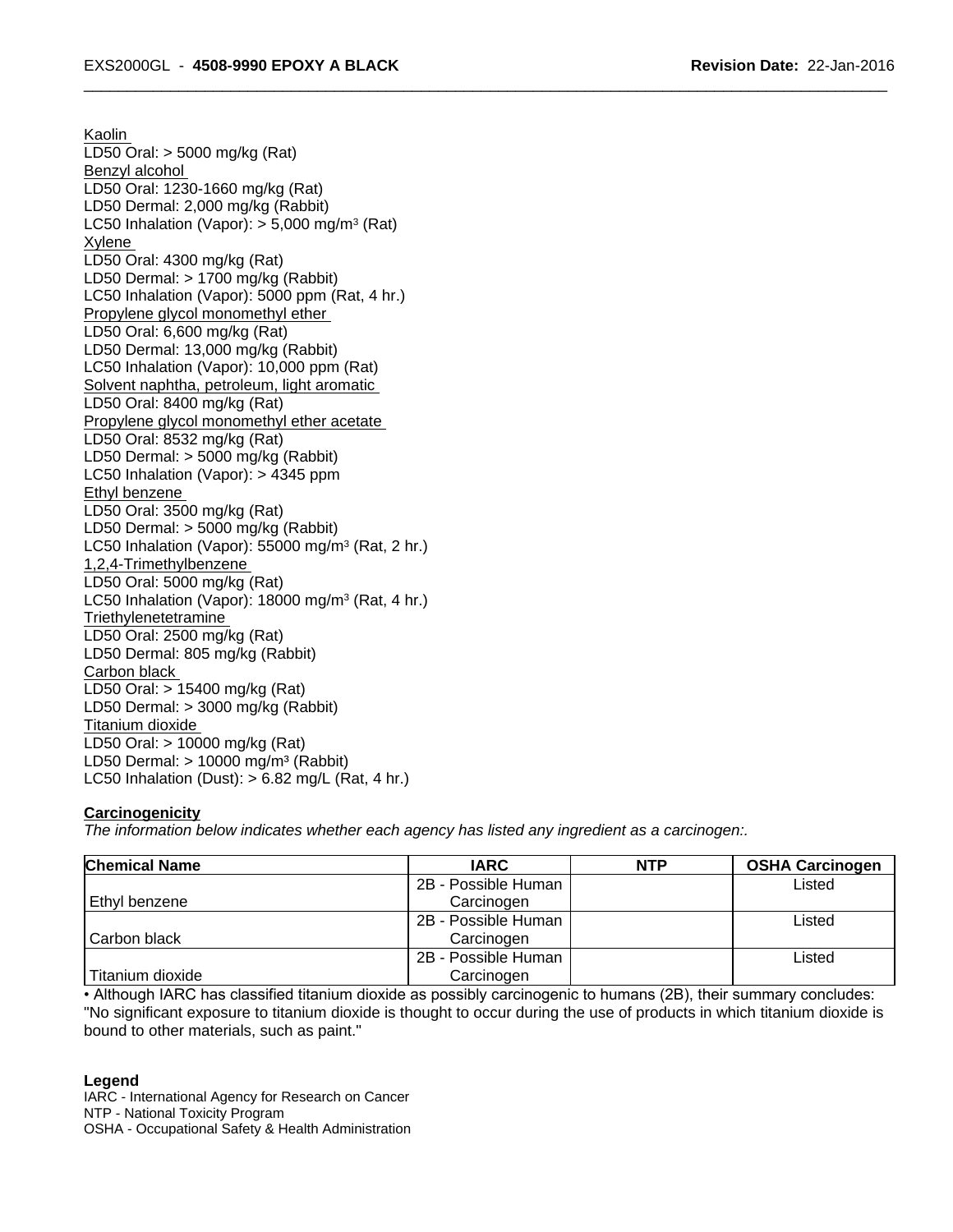# **12. ECOLOGICAL INFORMATION**

# **Ecotoxicity Effects**

The environmental impact of this product has not been fully investigated.

#### **Product Information**

## **Acute Toxicity to Fish**

No information available

#### **Acute Toxicity to Aquatic Invertebrates**

No information available

#### **Acute Toxicity to Aquatic Plants**

No information available

#### **Persistence / Degradability**

No information available.

#### **Bioaccumulation / Accumulation**

No information available.

#### **Mobility in Environmental Media**

No information available.

## **Ozone**

Not Applicable

#### **Component**

#### **Acute Toxicity to Fish**

Xylene LC50: 13.5 mg/L (Rainbow Trout - 96 hr.) Ethyl benzene LC50: 12.1 mg/L (Fathead Minnow - 96 hr.) Titanium dioxide  $LC50:$  > 1000 mg/L (Fathead Minnow - 96 hr.)

#### **Acute Toxicity to Aquatic Invertebrates**

Ethyl benzene EC50: 1.8 mg/L (Daphnia magna - 48 hr.)

#### **Acute Toxicity to Aquatic Plants**

Ethyl benzene EC50: 4.6 mg/L (Green algae (Scenedesmus subspicatus), 72 hrs.)

# **13. DISPOSAL CONSIDERATIONS Waste Disposal Method** Dispose of in accordance with federal, state, provincial, and local regulations. Local requirements may vary, consult your sanitation department or state-designated environmental protection agency for more disposal options. **Empty Container Warning** Emptied containers may retain product residue. Follow label warnings even after container is emptied. Residual vapors may explode on ignition.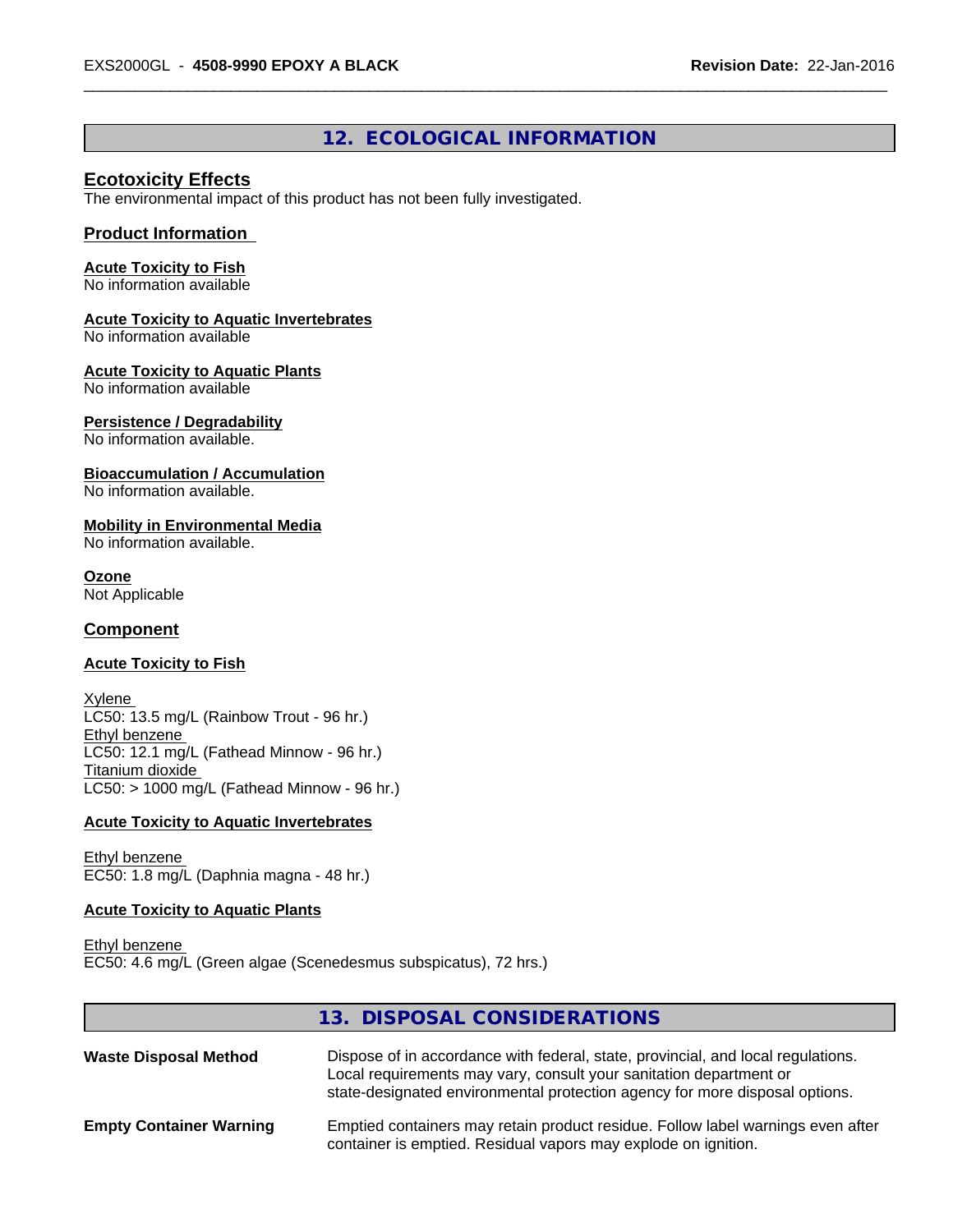# **14. TRANSPORT INFORMATION**

#### **DOT**

| <b>Proper Shipping Name</b><br><b>Hazard Class</b><br>UN-No<br><b>Packing Group</b><br><b>Reportable Quantity (RQ)</b><br><b>Description</b> | Paint<br>3<br>UN1263<br>Ш<br>Ethylbenzene: RQ kg= 454.00, Xylenes mixed isomers: RQ kg= 45.40<br>UN1263, Paint, 3, III, RQ |
|----------------------------------------------------------------------------------------------------------------------------------------------|----------------------------------------------------------------------------------------------------------------------------|
| ICAO / IATA                                                                                                                                  | Contact the preparer for further information.                                                                              |
| IMDG / IMO                                                                                                                                   | Contact the preparer for further information.                                                                              |
|                                                                                                                                              | 15. REGULATORY INFORMATION                                                                                                 |

# **International Inventories**

| <b>DSL: Canada</b>         | Yes - All components are listed or exempt. |
|----------------------------|--------------------------------------------|
| <b>TSCA: United States</b> | Yes - All components are listed or exempt. |

# **Federal Regulations**

#### **SARA 311/312 hazardous categorization**

| Acute Health Hazard               | Yes |
|-----------------------------------|-----|
| Chronic Health Hazard             | Yes |
| Fire Hazard                       | Yes |
| Sudden Release of Pressure Hazard | Nο  |
| Reactive Hazard                   | N٥  |

#### **SARA 313**

Section 313 of Title III of the Superfund Amendments and Reauthorization Act of 1986 (SARA). This product contains a chemical or chemicals which are subject to the reporting requirements of the Act and Title 40 of the Code of Federal Regulations, Part 372:

| <b>Chemical Name</b>   | <b>CAS-No</b>  | Weight % (max) | <b>CERCLA/SARA 313</b><br>(de minimis concentration) |
|------------------------|----------------|----------------|------------------------------------------------------|
| Xvlene                 | 1330-20-7      | 10             |                                                      |
| Ethyl benzene          | $100 - 41 - 4$ |                |                                                      |
| 1,2,4-Trimethylbenzene | $95 - 63 - 6$  | ∽              |                                                      |

# **Clean Air Act,Section 112 Hazardous Air Pollutants (HAPs) (see 40 CFR 61)**

This product contains the following HAPs:

| <b>Chemical Name</b> | <b>CAS-No</b> | Weight % (max) | <b>Hazardous Air Pollutant</b> |
|----------------------|---------------|----------------|--------------------------------|
|                      |               |                | (HAP)                          |
| Xvlene               | 1330-20-7     | 10             | ∟isted                         |
| Ethyl benzene        | 100-41-4      |                | ∟isted                         |

# **State Regulations**

# **California Proposition 65**

This product may contain small amounts of materials known to the state of California to cause cancer or reproductive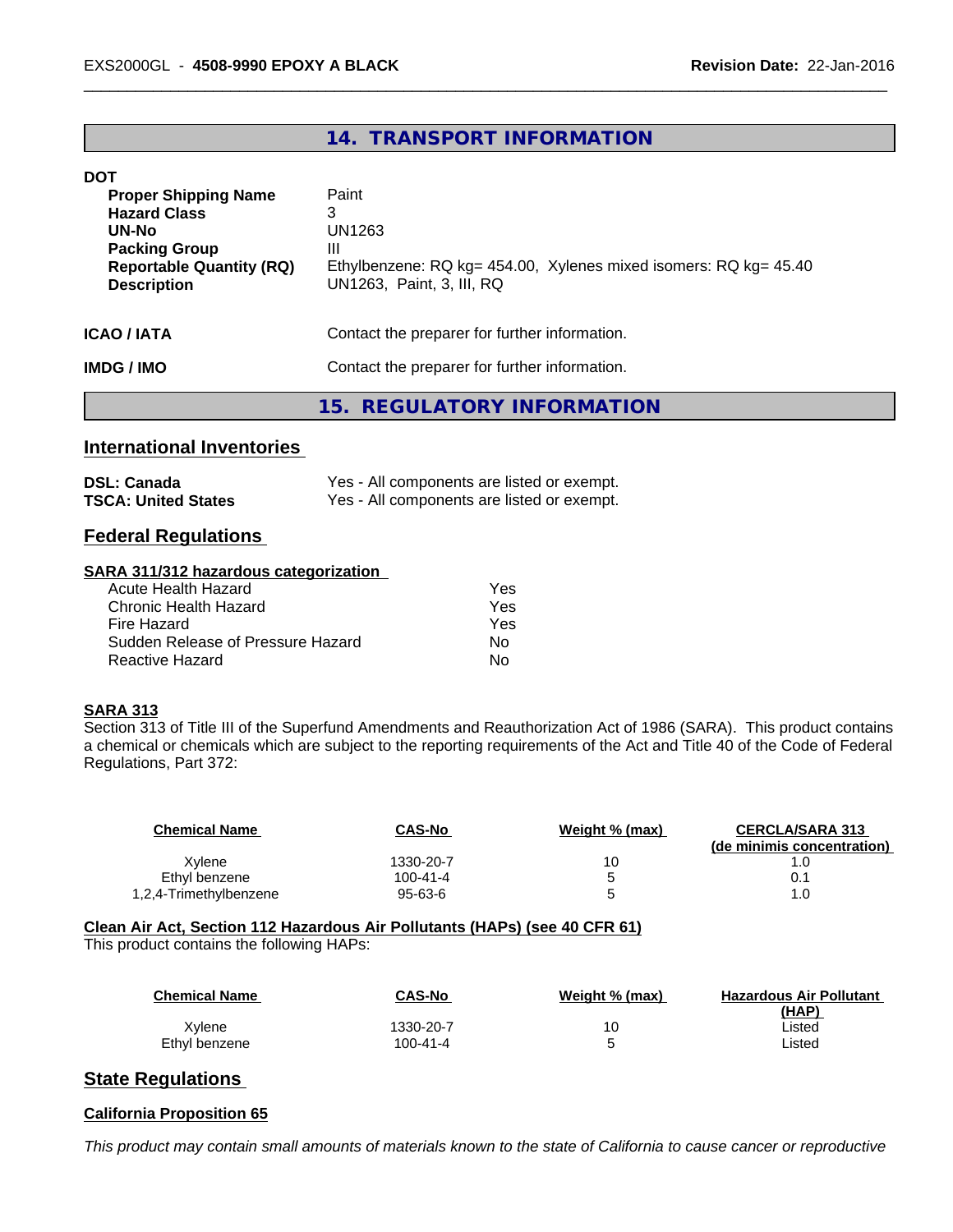*harm.*

#### **State Right-to-Know**

| <b>Chemical Name</b>              | <b>Massachusetts</b> | <b>New Jersey</b> | Pennsylvania |
|-----------------------------------|----------------------|-------------------|--------------|
| Kaolin                            |                      |                   |              |
| Benzyl alcohol                    |                      |                   |              |
| Xvlene                            |                      |                   |              |
| Propylene glycol monomethyl ether |                      |                   |              |
| Ethyl benzene                     |                      |                   |              |
| 1,2,4-Trimethylbenzene            |                      |                   |              |
| Triethylenetetramine              |                      |                   |              |
| Carbon black                      |                      |                   |              |
| Titanium dioxide                  |                      |                   |              |

#### **Legend**

X - Listed

# **16. OTHER INFORMATION**

**HMIS** - **Health:** 2\* **Flammability:** 3 **Reactivity:** 0 **PPE:** - **HMIS Legend**

- 0 Minimal Hazard
- 1 Slight Hazard
- 2 Moderate Hazard
- 3 Serious Hazard
- 4 Severe Hazard
- \* Chronic Hazard

X - Consult your supervisor or S.O.P. for "Special" handling instructions.

*Note: The PPE rating has intentionally been left blank. Choose appropriate PPE that will protect employees from the hazards the material will present under the actual normal conditions of use.*

*Caution: HMISÒ ratings are based on a 0-4 rating scale, with 0 representing minimal hazards or risks, and 4 representing significant hazards or risks. Although HMISÒ ratings are not required on MSDSs under 29 CFR 1910.1200, the preparer, has chosen to provide them. HMISÒ ratings are to be used only in conjunction with a fully implemented HMISÒ program by workers who have received appropriate HMISÒ training. HMISÒ is a registered trade and service mark of the NPCA. HMISÒ materials may be purchased exclusively from J. J. Keller (800) 327-6868.*

**WARNING!** If you scrape, sand, or remove old paint, you may release lead dust. LEAD IS TOXIC. EXPOSURE TO LEAD DUST CAN CAUSE SERIOUS ILLNESS, SUCH AS BRAIN DAMAGE, ESPECIALLY IN CHILDREN. PREGNANT WOMEN SHOULD ALSO AVOID EXPOSURE.Wear a NIOSH approved respirator to control lead exposure. Clean up carefully with a HEPA vacuum and a wet mop. Before you start, find out how to protect yourself and your family by contacting the National Lead Information Hotline at 1-800-424-LEAD or log on to www.epa.gov/lead.

| <b>Prepared By</b>                               | <b>Product Stewardship Department</b><br>Benjamin Moore & Co.<br>101 Paragon Drive<br>Montvale, NJ 07645<br>855-724-6802 |  |
|--------------------------------------------------|--------------------------------------------------------------------------------------------------------------------------|--|
| <b>Revision Date:</b><br><b>Revision Summary</b> | 22-Jan-2016<br>Not available                                                                                             |  |

#### Disclaimer

The information contained herein is presented in good faith and believed to be accurate as of the effective date shown above. This information is furnished without warranty of any kind. Employers should use this information only as a **supplement to other information gathered by them and must make independent determination of suitability and** completeness of information from all sources to assure proper use of these materials and the safety and health of employees. Any use of this data and information must be determined by the user to be in accordance with applicable